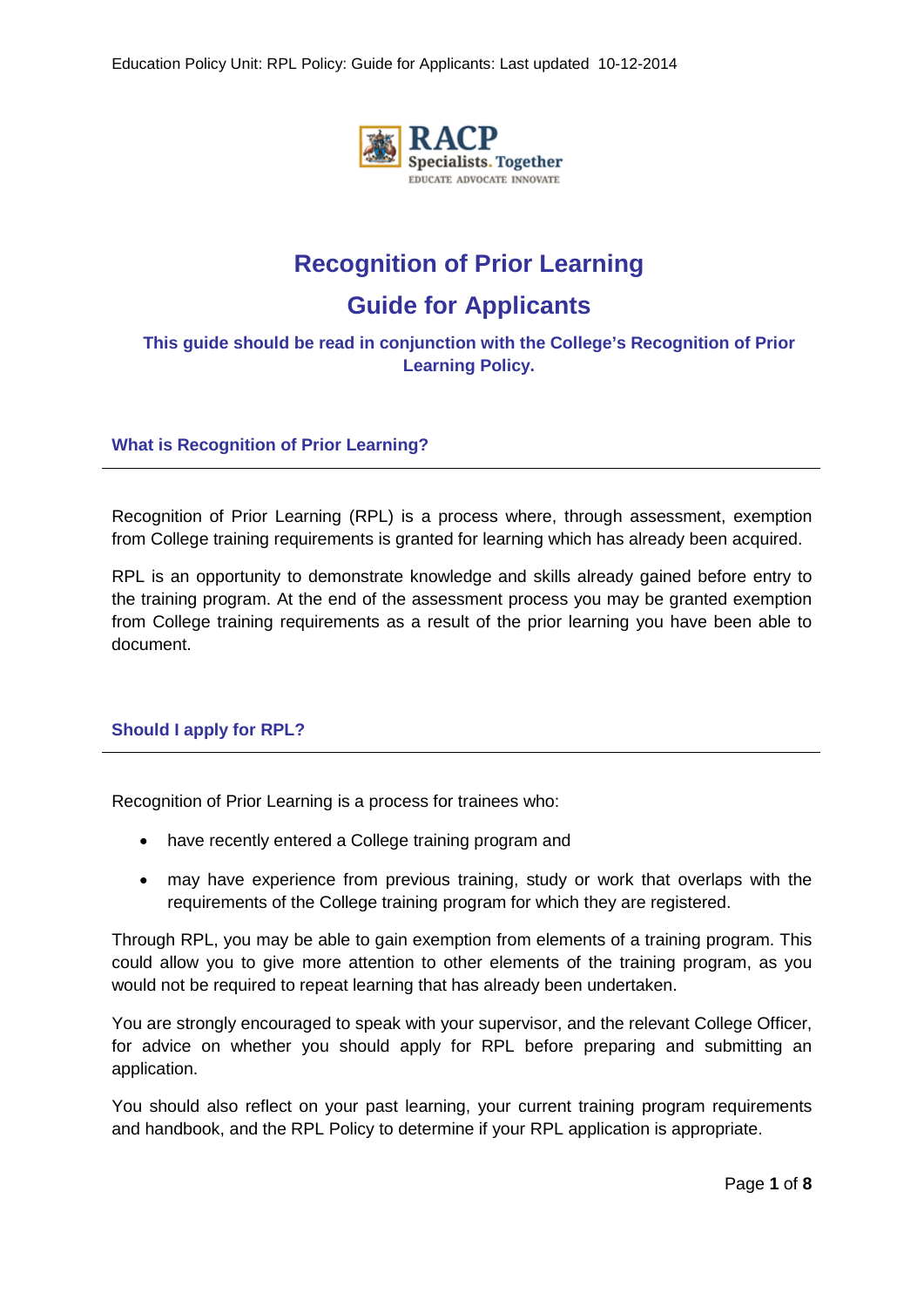## **When do I need to submit the application?**

You are encouraged to apply for RPL as early in your training program as possible. All trainees will have 3 months from the commencement of their training program before their RPL due date. During this time you must identify relevant experience which may be eligible for RPL, articulate how the experience is relevant, and gather documentation. Applications received outside this time frame will not be accepted.





You will have 3 months from the start of your training program to identify relevant experience which may be eligible for RPL, articulate how the experience is relevant, and gather documentation. Applications received outside this time frame will not be accepted.

The College will evaluate your application and make a decision within 3 months of receipt of the application. You will be notified in writing by email of the outcome and, if required, your training records will be updated.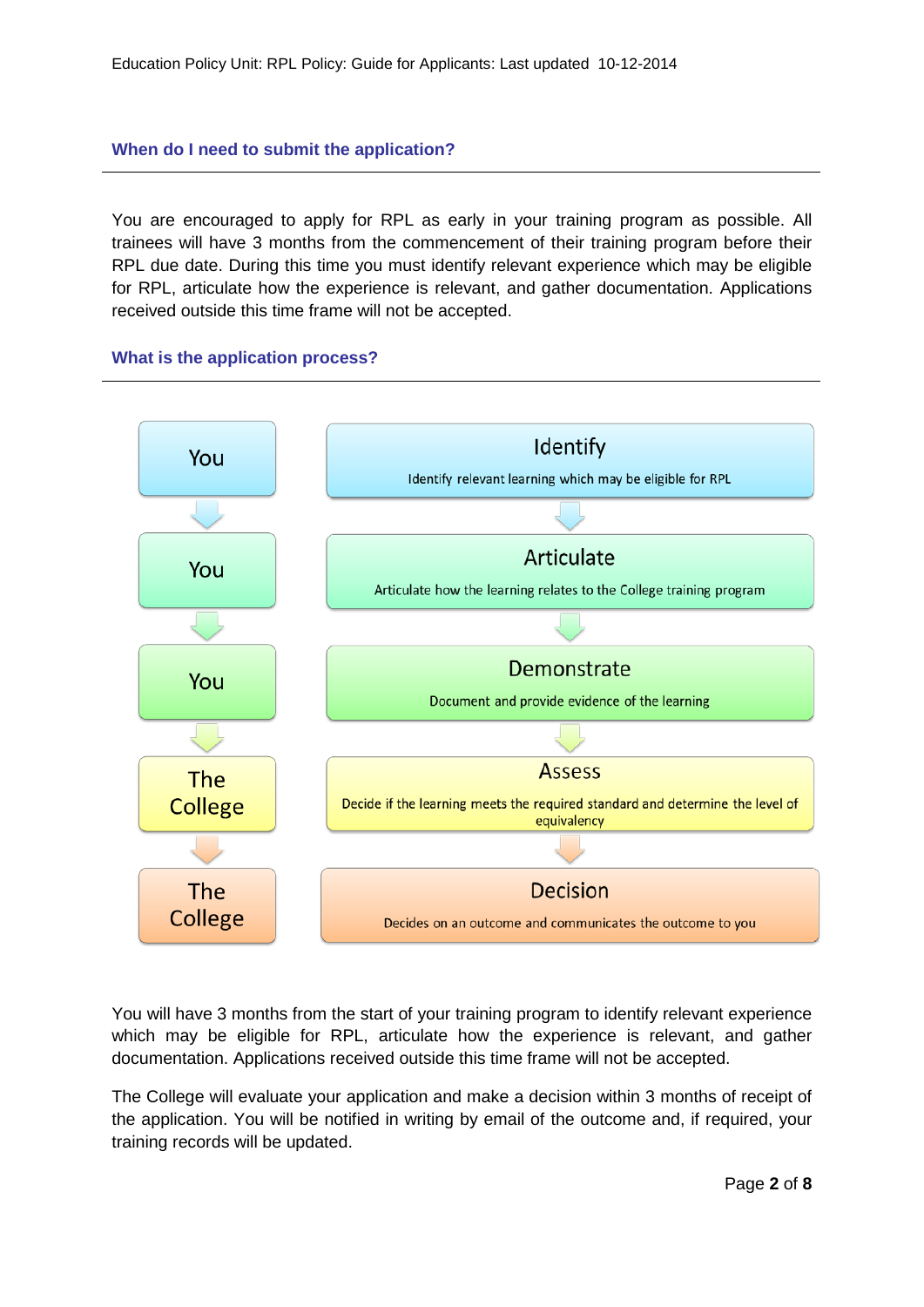If the College assessor requires further information, you will have 4 weeks to submit this information, unless otherwise stated by the assessor. <exceptional circumstance>

#### **Do I need to complete the whole application form?**

You will not need to complete all parts of the application form to apply for one category of prior learning. The RPL Policy articulates the following categories of prior learning:

- 1. RACP specialty training programs
- 2. Non-RACP specialty training programs
- 3. Post-graduate coursework and research
- 4. Relevant experience undertaken outside a formal specialty training program

For **all** categories of RPL you will need to complete

- 1. the main section with your personal and current training details, and
- 2. the learning portfolio (appendix D)

#### **If you are applying for:**

| Category 1 (RACP specialty training<br>programs)                                               | Contact your College officer and ask<br>them to obtain a copy of your original<br>training application and complete<br>appendix D |
|------------------------------------------------------------------------------------------------|-----------------------------------------------------------------------------------------------------------------------------------|
| Category 2 (Non-RACP specialty<br>training programs)                                           | Complete appendix A & D                                                                                                           |
| Category 3 (Post-graduate<br>coursework and research)                                          | Complete appendix B & D                                                                                                           |
| Category 4 (Relevant experience<br>undertaken outside a formal<br>specialty training program), | Complete appendix C & D                                                                                                           |

## **How do I write a Learning Portfolio? ( for Appendix D)**

A learning portfolio is a collection of work designed to provide a record of accomplishments. In the context of RPL for medical education, a learning portfolio is used to demonstrate competence and is an opportunity for you to reflect on your prior learning. You must clearly show the Assessor why they should approve your application for RPL. Your *purpose* is to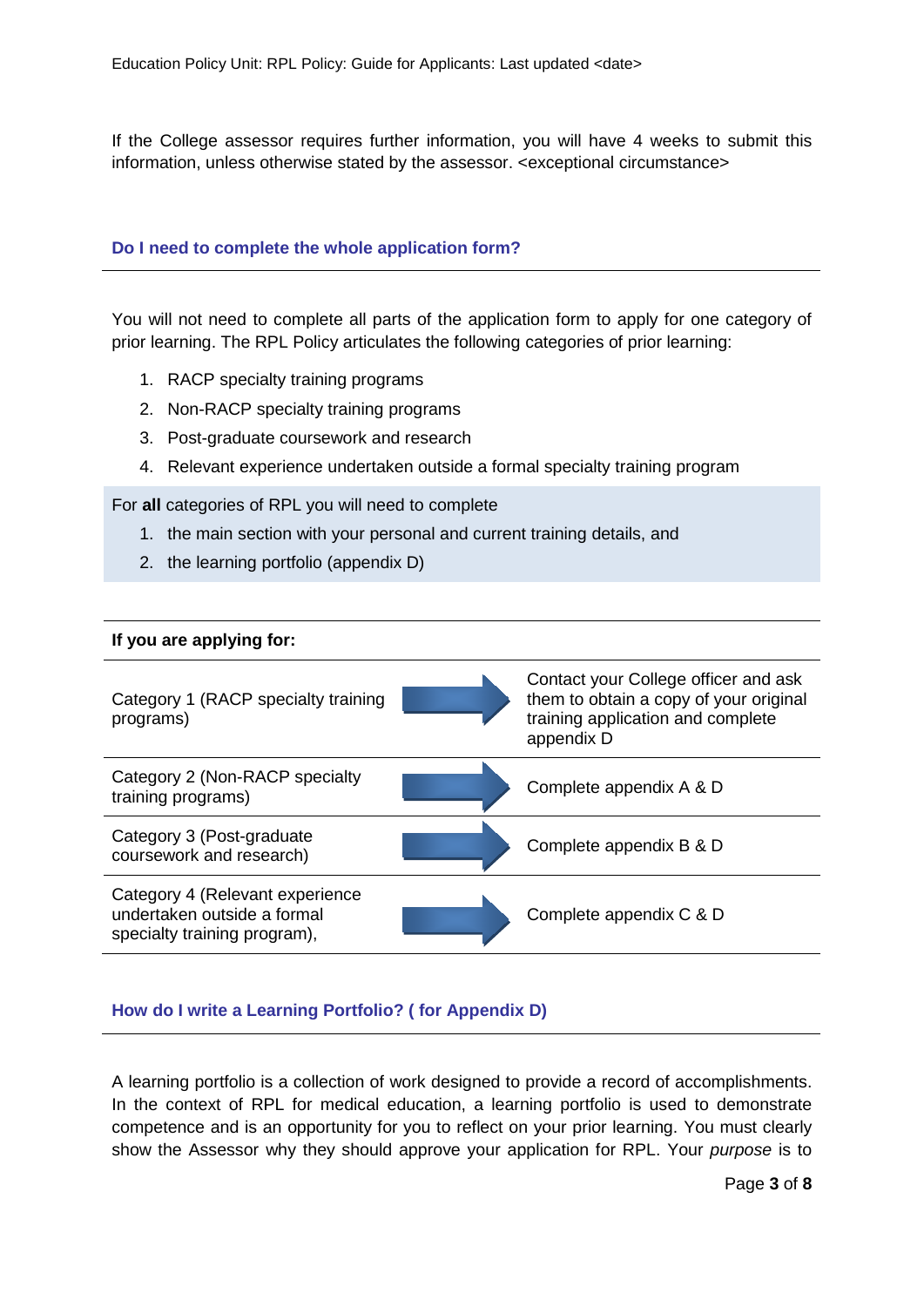present a convincing case that what you have learned is substantially comparable to the outcomes of College supervised training.

When applying for RPL at the College, the Portfolio will comprise one or more of appendices A, B, or C of the application form, and appendix D. Appendix D includes writing about the Learning goals you have achieved, and one or more Learning Statements.

**Learning Goals**: A space for you to list achieved learning goals that connect with College curricula, and then reflect on how your learning fits with your current training program. Some points you might like to answer:

- What you've learned
- How you've learned
- Why you've learned
- What value your learning adds to your training program

**Learning Statements**: These are also known as competency statements, and they focus in on important experiences. They are a statement of what you know or are able to do as a result of a learning experience. You should state how your experiences *directly* relate to the themes of the relevant College curricula.



Select a theme and briefly describe:

- What you know that is relevant to this theme
- How you learned this knowledge
- How you apply this knowledge

Complete this process for as many themes as is necessary to describe your prior learning. This may seem like a lot of work, but it is an important and useful reflective exercise. You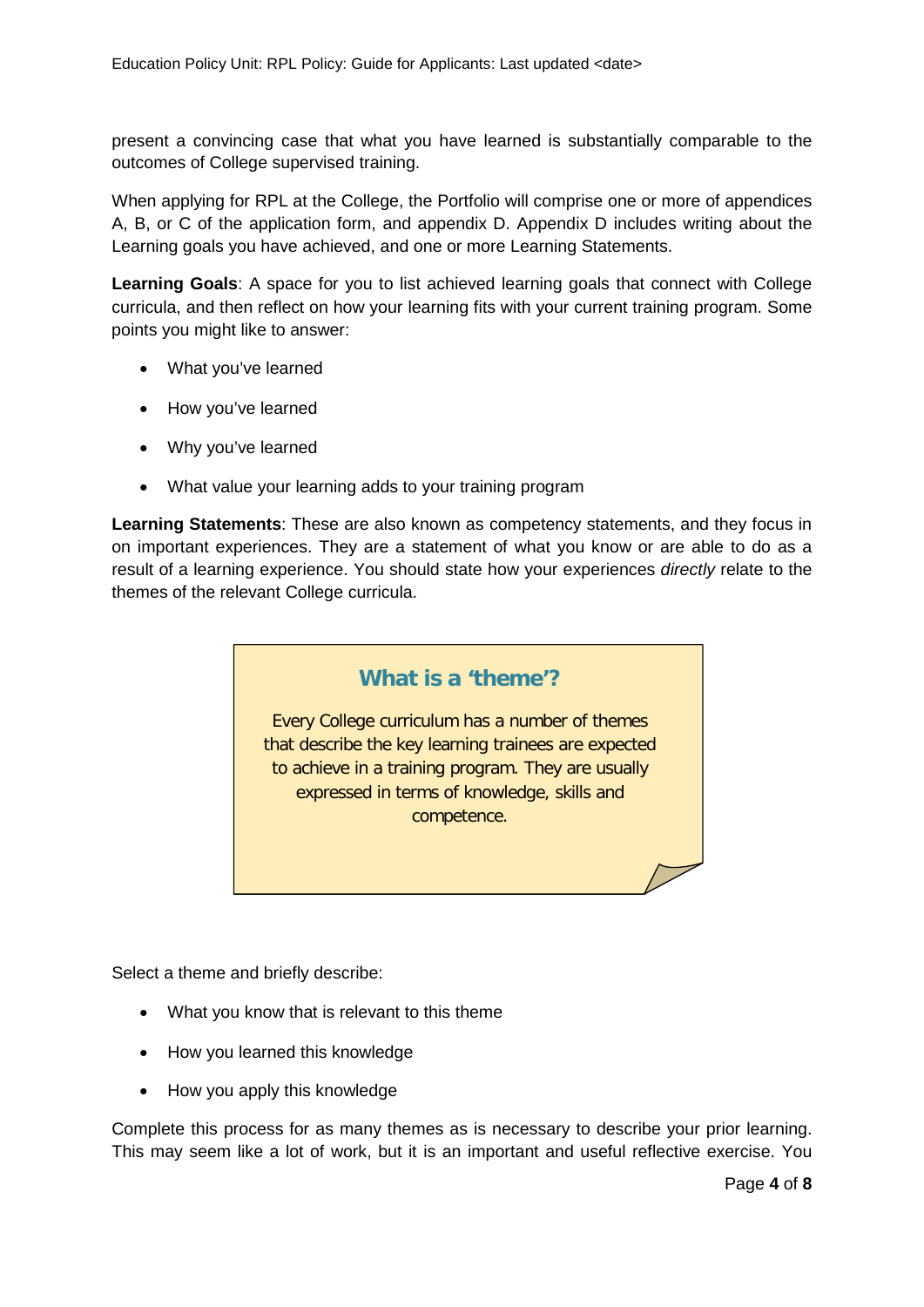can organise the statements in bullet points or full sentences – we are not expecting an essay for each learning statement. In fact, the more concisely you can relay all the relevant information, the better.

It is important to collect appropriate documentation to support each learning statement.

## **Sample portfolios are available on the RACP website.**

## **What supporting documents should I attach?**

Some training programs may have a set list of expected supporting evidence. You should contact your College Officer prior to preparing your application for RPL.

You should source documentation of evidence supporting the prior learning described in your learning narrative and learning statements. Its purpose is to prove that the identified learning has occurred and has been demonstrated. Just as College trainees demonstrate

Validity Authenticity Currency Reliability Comparability Continuity **Timeliness** Sufficiency **Maximum Time**  their ongoing learning through completion of PREP assessments and other training requirements, you too must verify your prior learning. Your learning narrative and statements describe your experience, and the documentation provides the proof. Relevant documentation will help the Assessor to determine if you have proven your level of competence.

When selecting documentation you should think about the Assessor's perspective. What kinds of evidence would you look for if you had to make a judgement on your application? What would convince you, as an Assessor, that someone has achieved a required competency? You should also consider the assessment principles outlined in the RPL Policy and how you can best demonstrate these principles.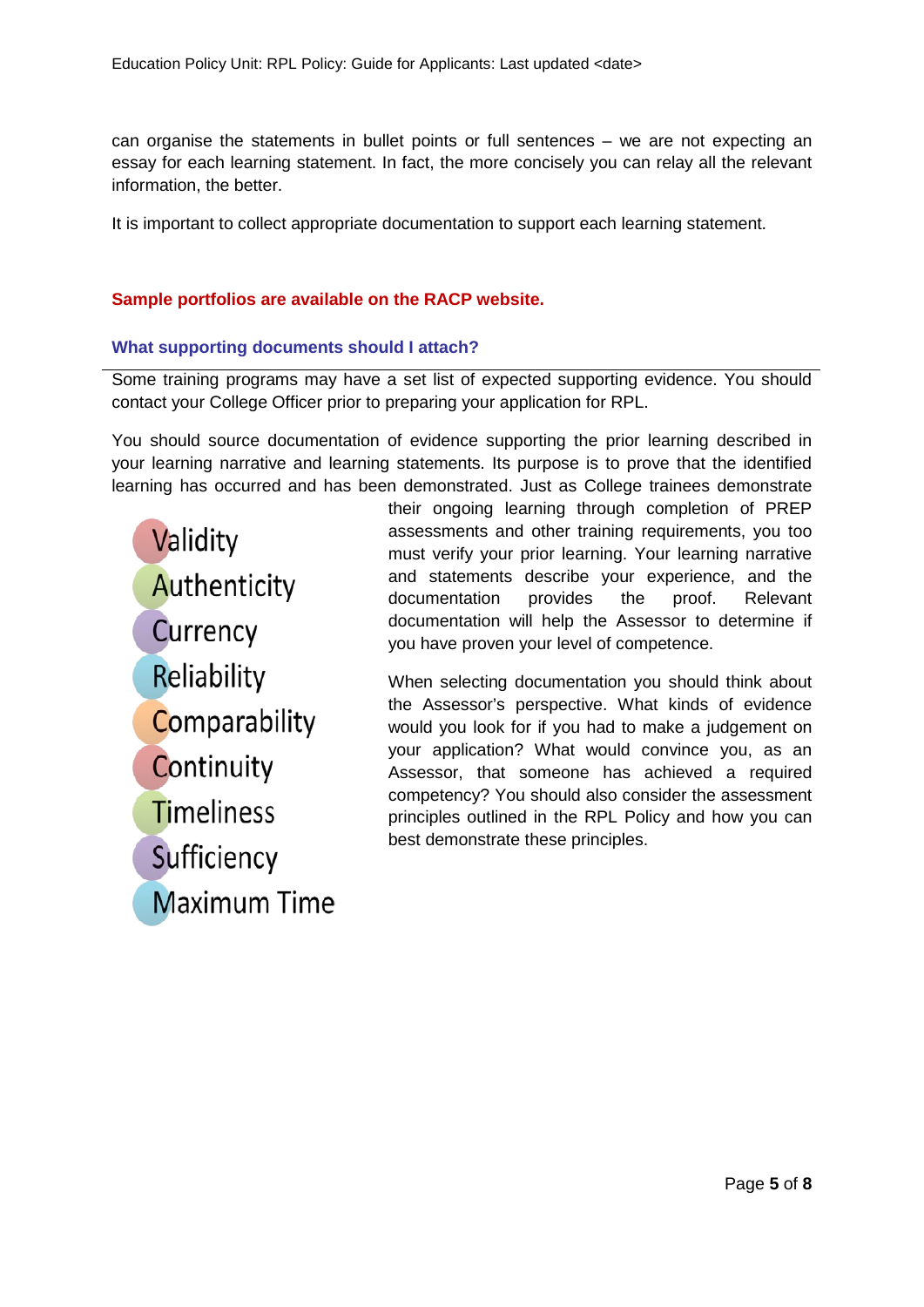

Employment contracts or letters of appointment are rarely requested and should not be submitted. It is a good idea to also speak to the College Officer for the training program about your application, as they will be able to help you decide what documentation you should include.

Remember to be concise and make it easy for the Assessor. Too much documentation that is unnecessary will make it harder for the Assessor to understand and quickly comprehend your application.

Some assessing committees may require that overseas documents, university transcripts, certificates of completion etc. be authenticated copies (certified by a Justice of the Peace in Australia). We advise you check with your College Officer before submitting your application.

Any documents not in English should be translated and authenticated as true and accurate

Some assessing committees require letters of support to:

- be written on hospital letterhead
- include detail on the type of position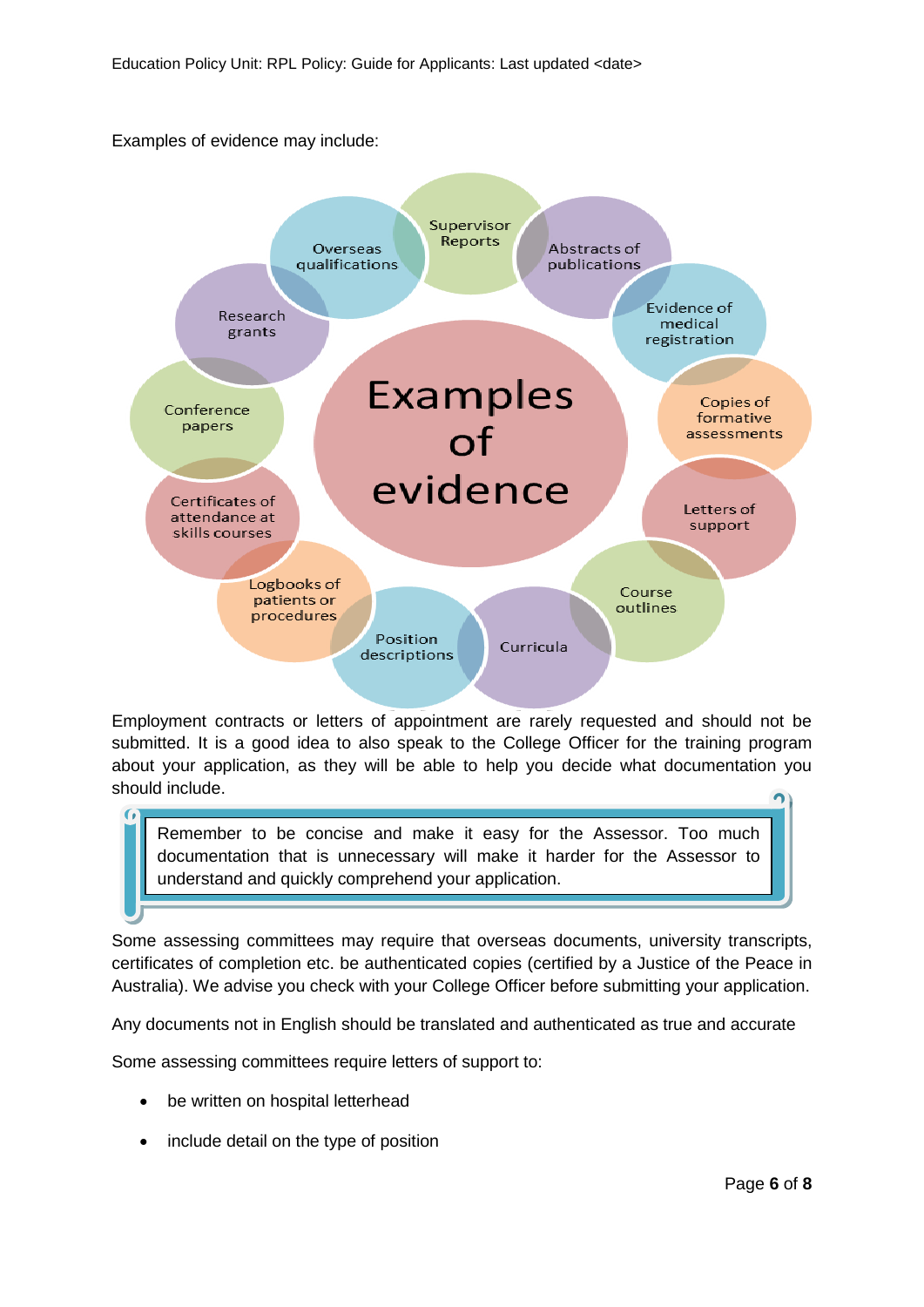- state that your work / training was satisfactory
- include dates and subspecialty of the position
- include details of any relevant accreditation held by the hospital

You should check requirements with your College Officer before submitting your application.

It is the responsibility of the applicant to make sure that the portfolio contains all the necessary information that the Assessor will need to make a decision. You should organise the portfolio to help the assessor to easily identify relevant information. What you write in the learning narrative and learning statements should clearly indicate when evidence documents are used to support the application.

**Remember, only submit authenticated copies of documents and keep a copy of your application for your records.**

## **I've received the outcome of my RPL application. Do I need to do anything else?**

Depending on the outcome of your application, you may need to take further action.

*If the outcome is deferred*, the assessor wants further information. A) You will receive a letter which may specify that you need to submit more documentation. In this case, you will need to source the requested documents and submit them within 4 weeks of the date of the letter (unless otherwise specified). B) An outcome may also be deferred so that the assessor can see an end of year supervisor report for your current training rotation. You should tell your supervisor, so that they know the end of year report might influence the outcome of your RPL application.

Whatever outcome you receive, *you should tell your supervisor*. If you have been granted 12 months of RPL, for example, your supervisor should then assess you at the end of the year at the level of a *second year* trainee. If your application has been declined, deferred or partially approved, your supervisor should be made aware of the feedback the assessor has given you, as this may include areas that you should focus on in your next learning plan.

College staff will update your training details for you if required, and these changes would be reflected in your online portal information.